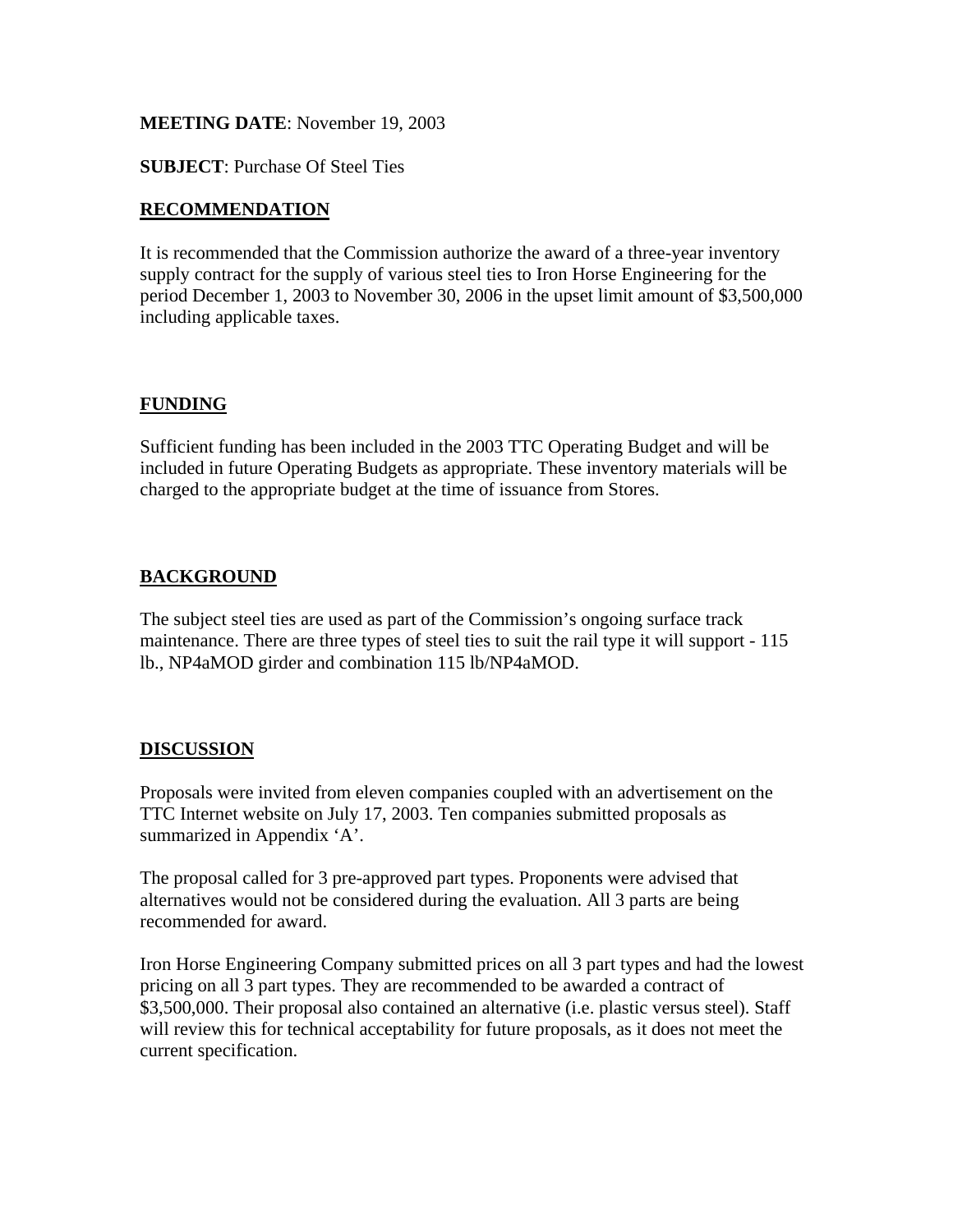The remaining nine companies all submitted prices on all 3 parts, however they did not have the lowest price on any part types.

This contract includes approximately 20% contingency for variances between forecasted and actual usage and new parts yet to be identified which may be added to the contract during the contract term.

The pricing for the new three-year inventory supply contract is approximately 7% lower in the first year of the contract. The prices will remain the same in years two and three of the contract.

## **JUSTIFICATION**

These steel ties are required in order to support the Commission's surface track maintenance needs.

- - - - - - - - - - - -

November 3, 2003

9-118-80

| <b>APPENDIX 'A</b>                        |                                         |                                  |                                           |                                         |  |  |  |
|-------------------------------------------|-----------------------------------------|----------------------------------|-------------------------------------------|-----------------------------------------|--|--|--|
| <b>PURCHASE OF STEEL TIES</b>             |                                         |                                  |                                           |                                         |  |  |  |
|                                           |                                         |                                  |                                           |                                         |  |  |  |
| <b>COST SUMMARY</b>                       |                                         |                                  |                                           |                                         |  |  |  |
|                                           |                                         |                                  |                                           |                                         |  |  |  |
| <b>PROPONENT NAME</b>                     | NO. OF<br><b>ITEMS</b><br><b>PRICED</b> | <b>AMOUNT</b><br><b>PROPOSED</b> | <b>NO. OF ITEMS</b><br><b>RECOMMENDED</b> | <b>RECOMMENDEI</b><br><b>LIMIT AMOU</b> |  |  |  |
| <b>Iron Horse Engineering Co.</b><br>Inc. | 3                                       | \$2,825,550.00                   | 3                                         | \$3,500,000.00                          |  |  |  |
| H. J. Skelton Canada Ltd.                 | 3                                       | \$3,189,000.32                   |                                           |                                         |  |  |  |
| Ronsco Incorporated                       | 3                                       | \$3,620,591.46                   |                                           |                                         |  |  |  |